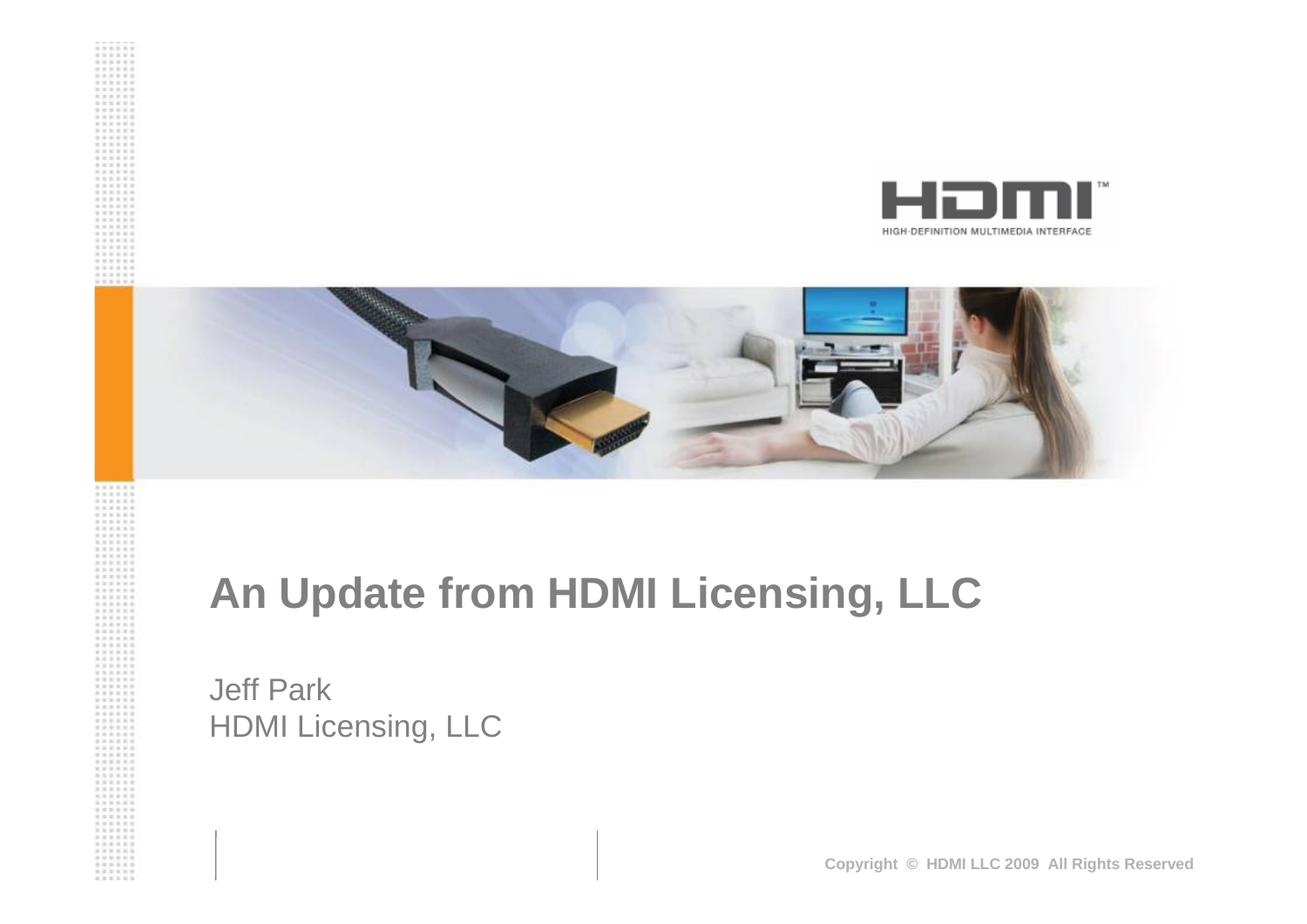### **Discussion Topics**



- Market Overview
- HDMI Licensing Adopter Update
	- Opening of a New Authorized Test Center
	- Compliance Test Specification 1.4
	- Revised Trademark and Logo Guidelines
	- Adopter Road Shows

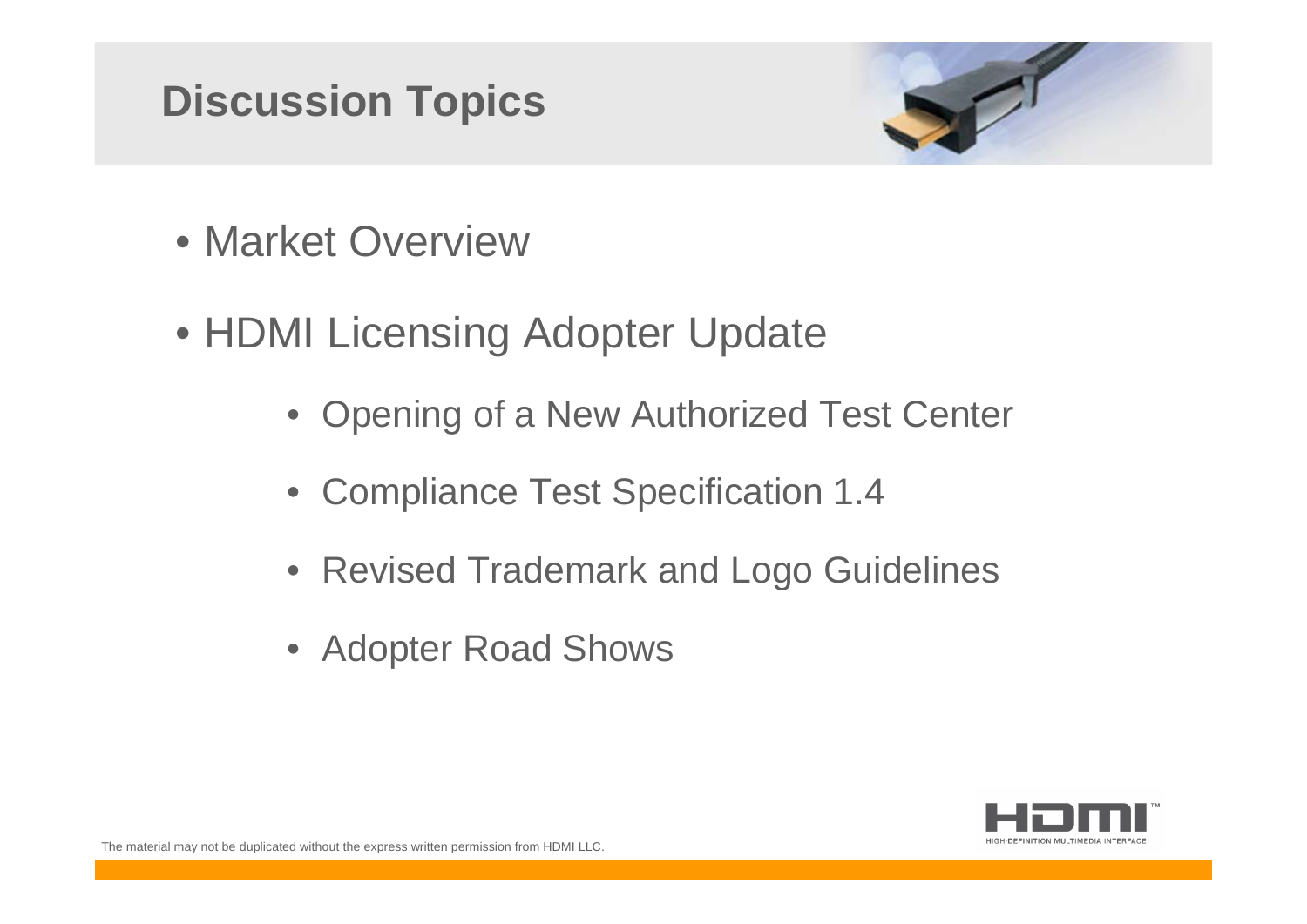# a success story….

#### 2003 2004 2005 2006 2007 2008 2009



The material may not be duplicated without the express written permission from HDMI LLC.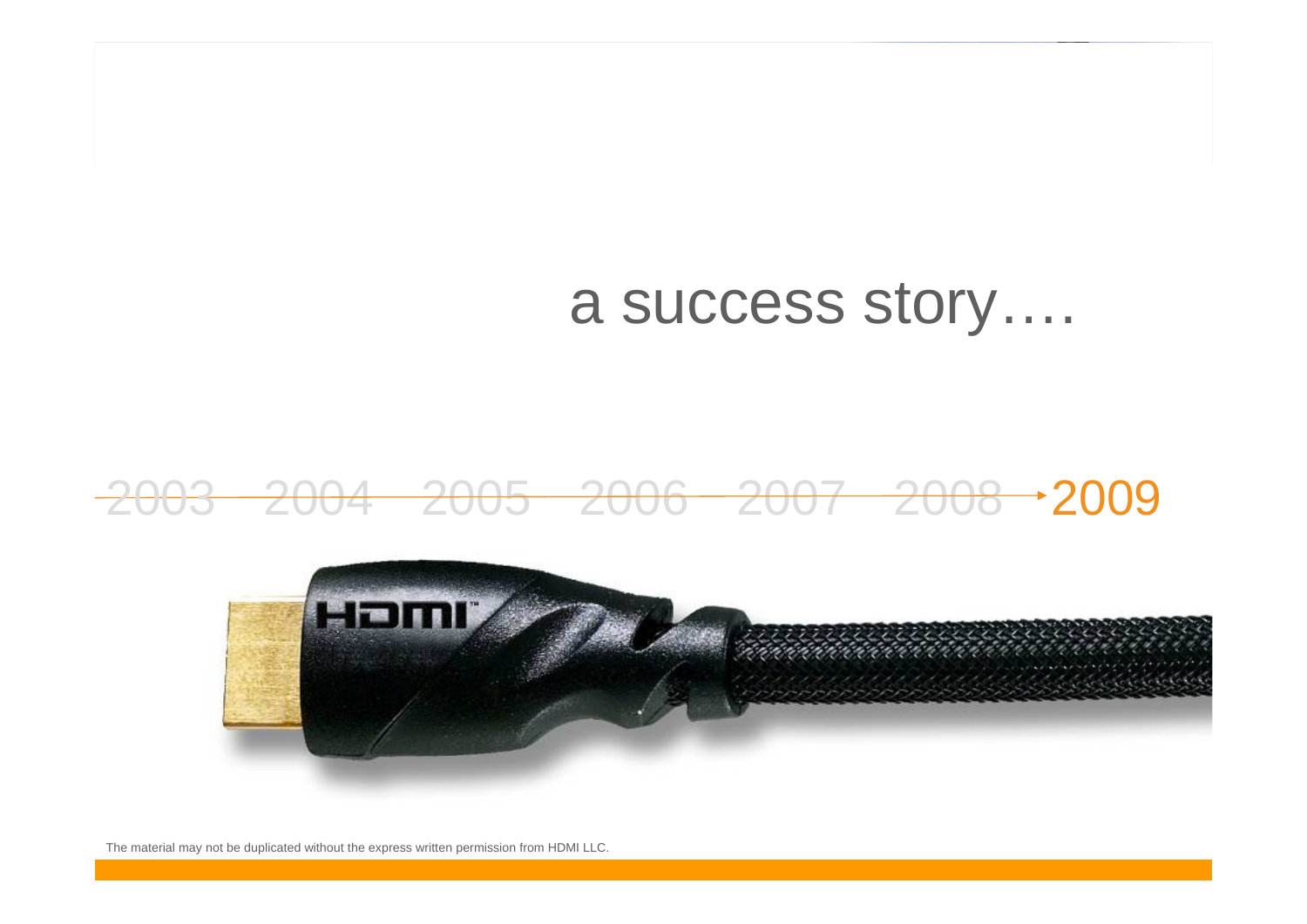## **HDMI founding companies**



• HDMI was founded by leading consumer electronics and PC companies:



• HDMI premiered at CES 2003

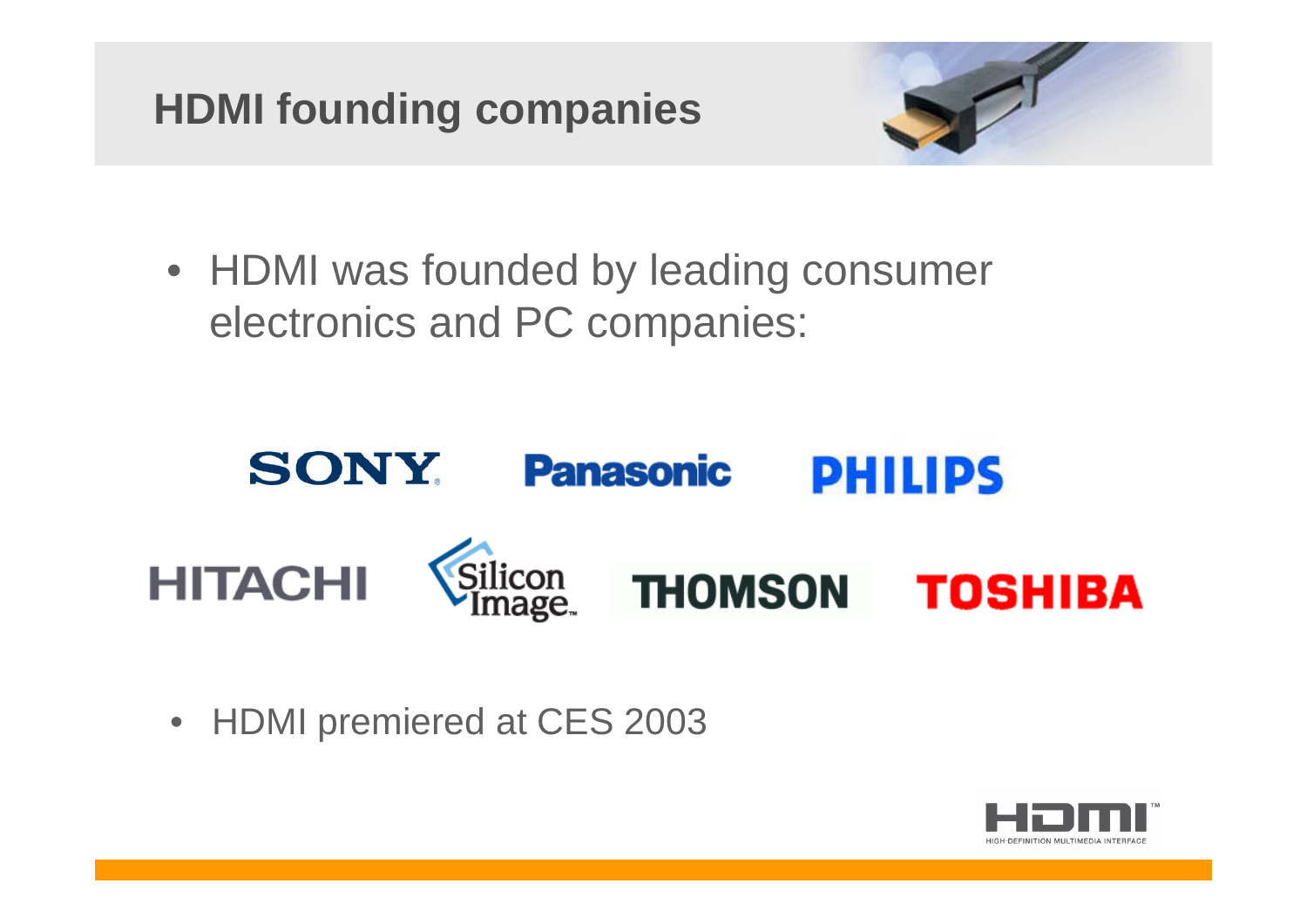#### **850 Licensed Adopters**





*Source:04/2009, HDMI, LLC*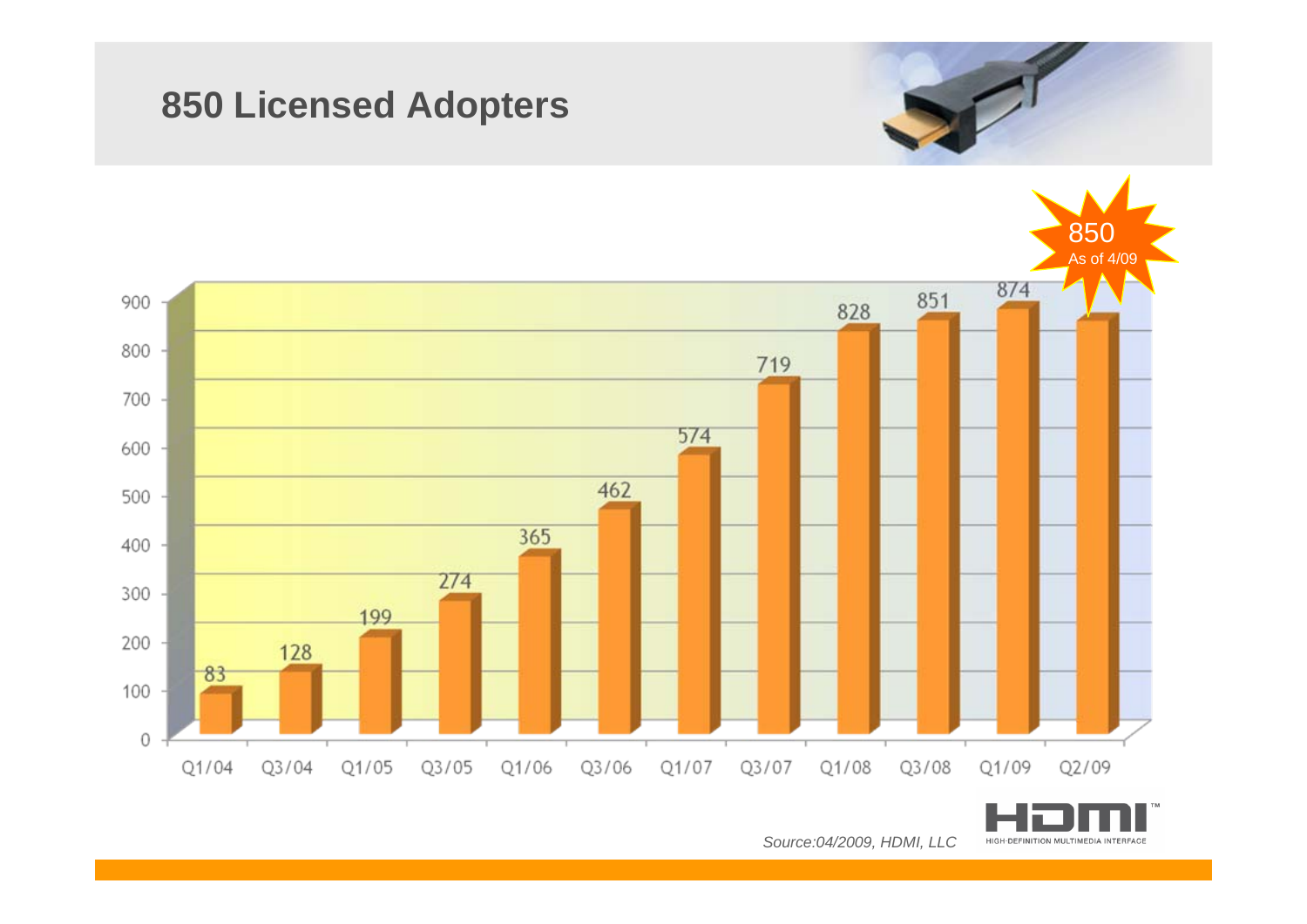





*Source:04/2009, HDMI, LLC*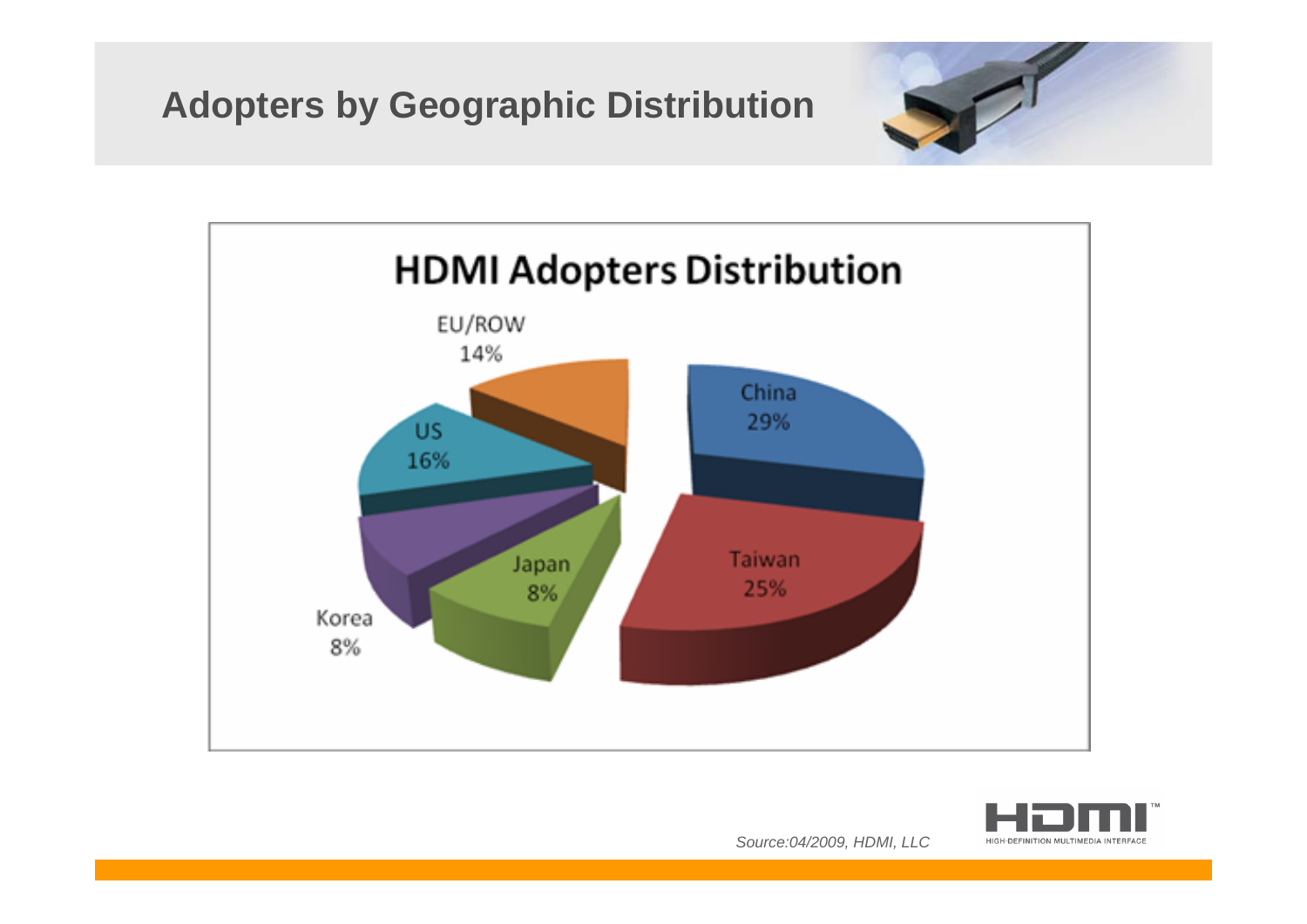#### **Projected HDMI Devices Shipped**







The material may not be duplicated without the express written permission from HDMI LLC. *Source:12/2008, In-Stat*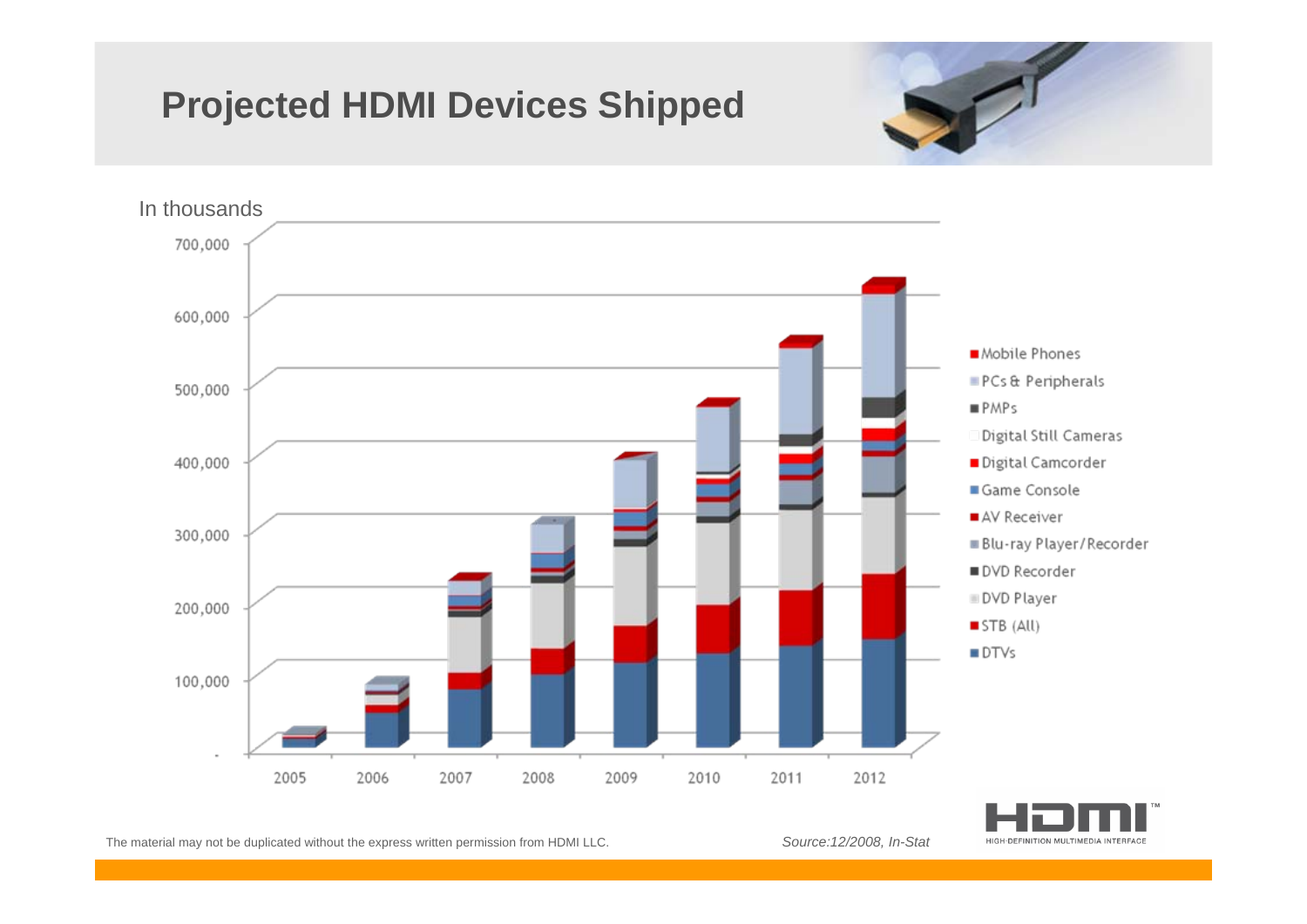#### **One Billion Unit Installed Base…**





HIGH-DEFINITION MULTIMEDIA INTERFACE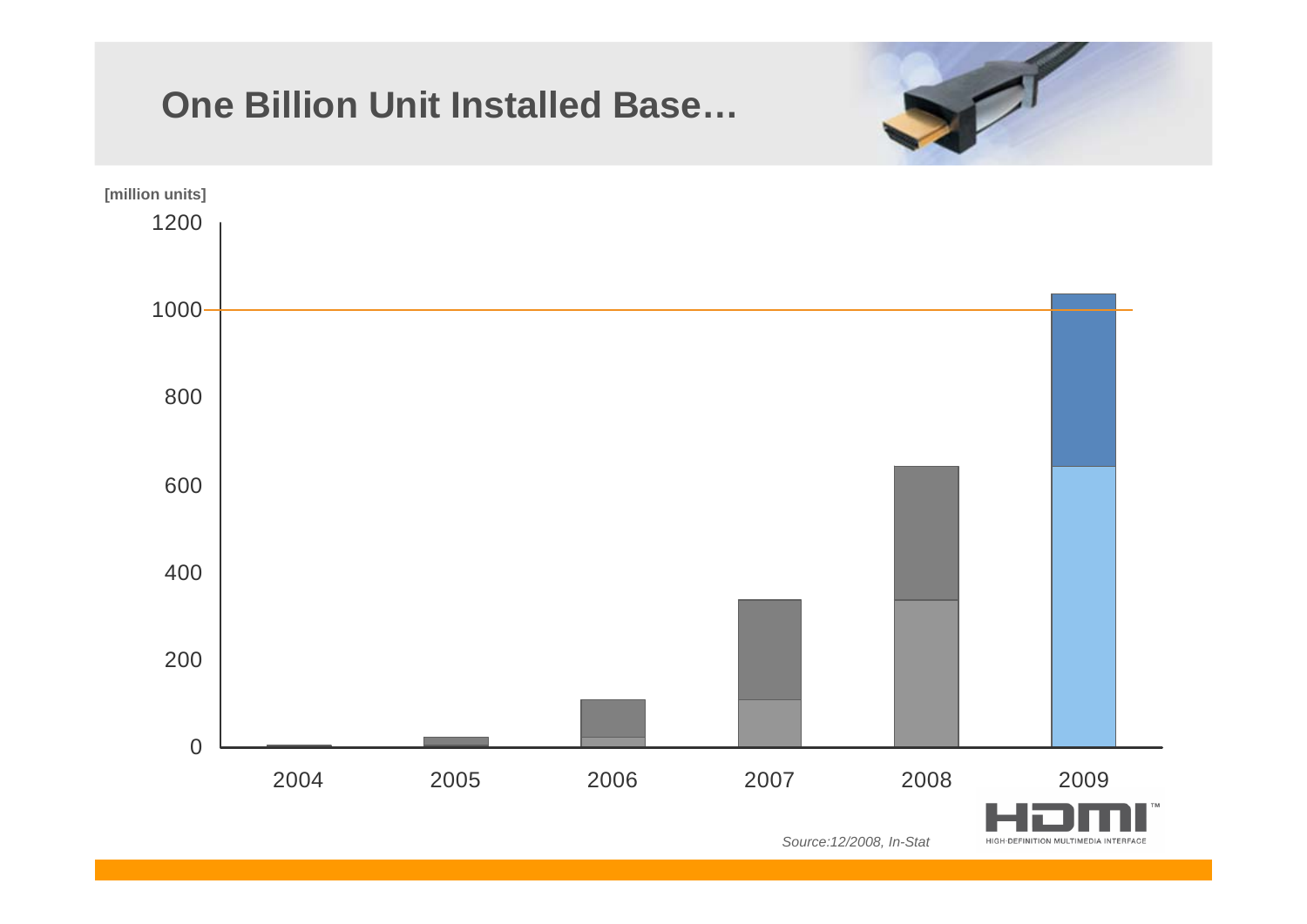# 00%

HDMI Adoption

# **2**igital Television 2010 Blu-ray Players 2012 DVD Players *Source:12/2008, In-Stat*

 $\mathcal{V}_{\mathcal{N}_{\mathcal{U}}}$ 

*Source:12/2008, In-Stat*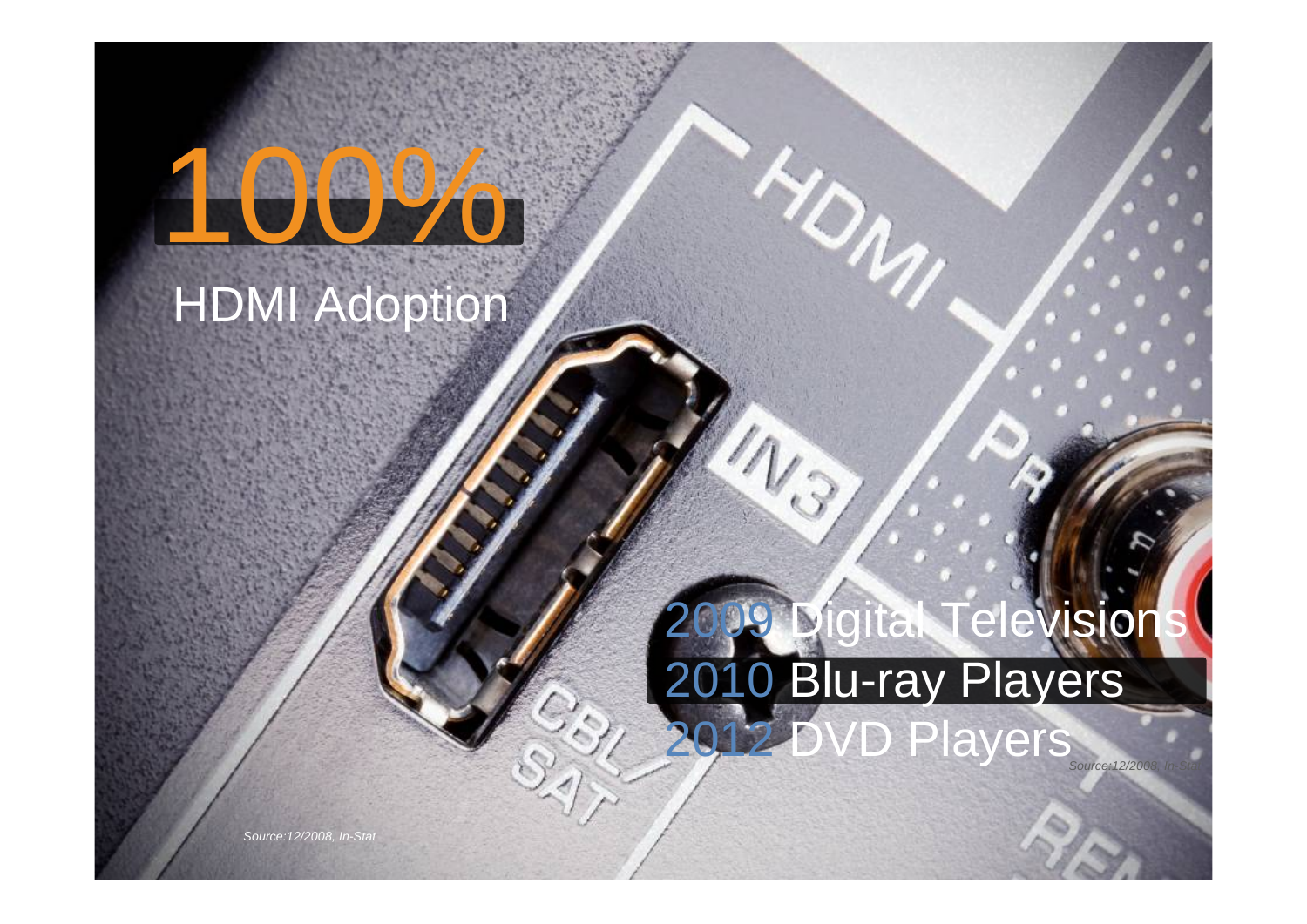# Broadband Convergence: 2009 The Next Evolution in CE

24% of all consumer electronic devices

100% of game consoles and digital media<br> **100%** adapters will have network capabilities

80% of Blu-ray devices will have

**720** of PVR/DVRs will have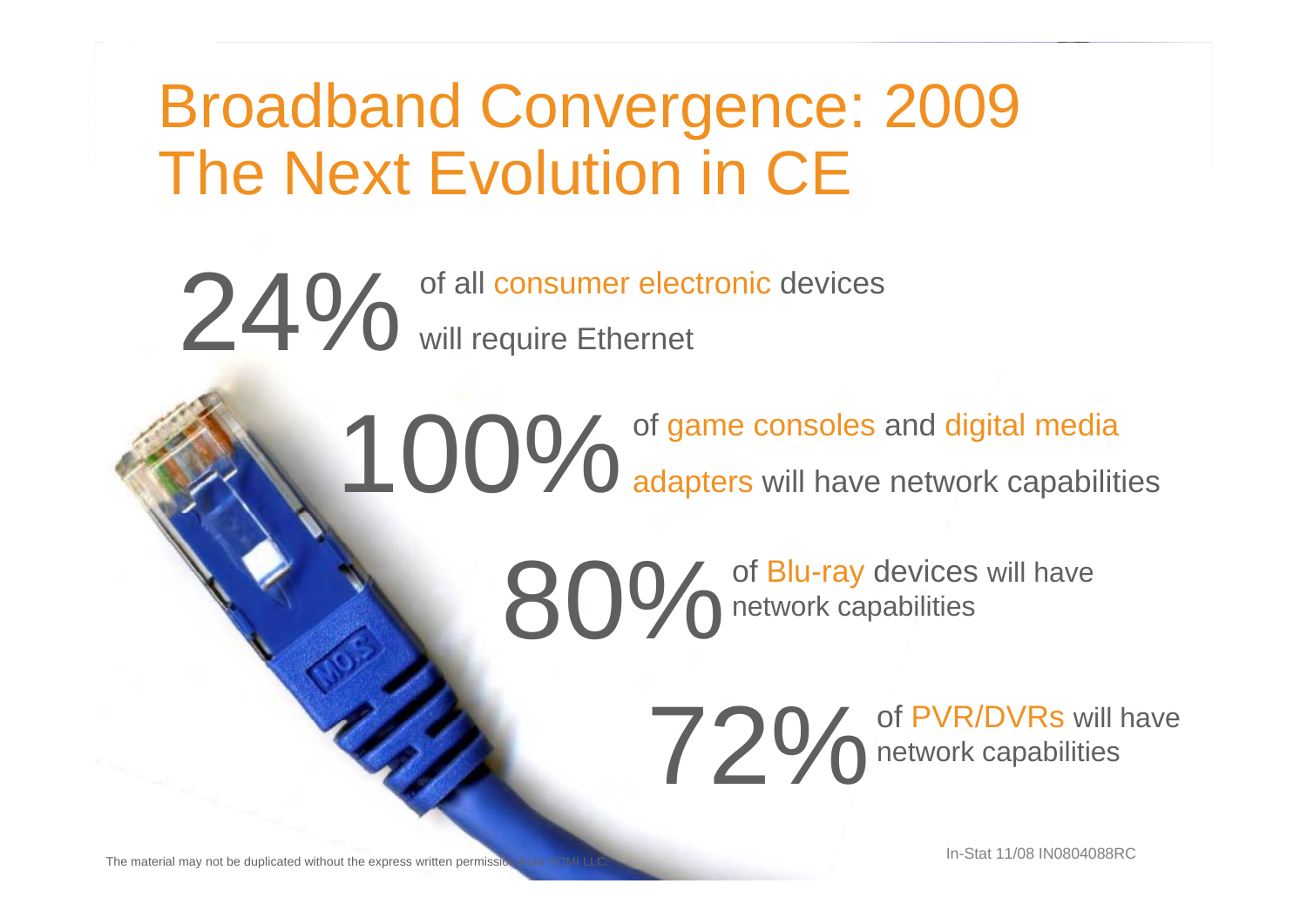**HDMI Ethernet Channel** Audio Return Channel 3D Support 4k/2k Support More Color Spaces New Connectors

# Announcing HDMI 1.4

MARY ASIA

e material may not be duplicated without the express written permission from HDMI LLC.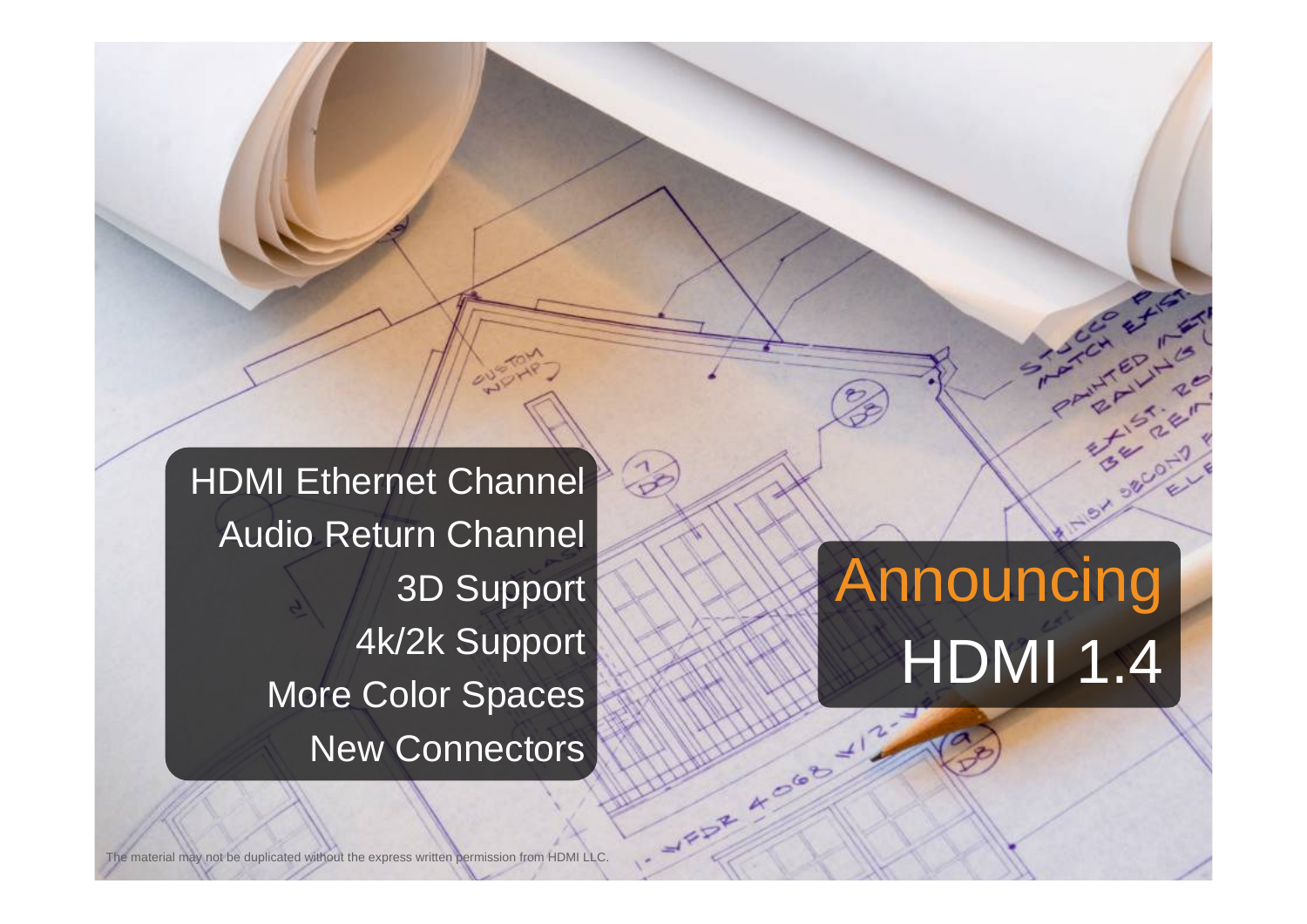



#### HDMI Licensing Adopter Update

- •Opening of a New Authorized Test Center
- •Compliance Test Specification 1.4
- •Revised Trademark and Logo Guidelines
- •Adopter Road Shows

**Copyright © HDMI LLC 2009 All Rights Reserved**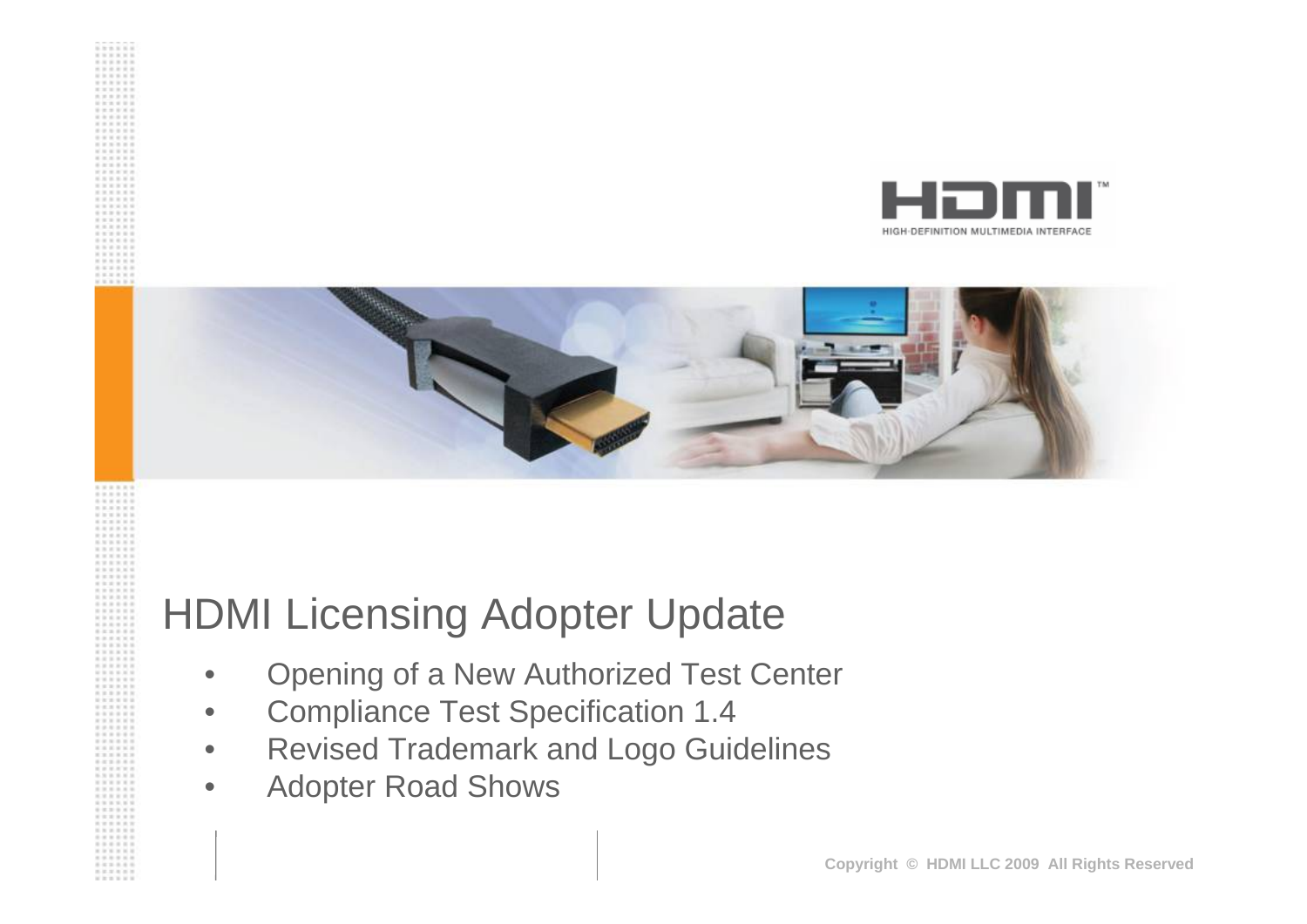# HDMI/HDCP ATCs Worldwide

Silicon Image ATC Shanghai, PRC

#### Silicon Image ATC Shenzhen, PRC

Silicon Image ATC Korea

> Sony ATC Tokyo, Japan

Panasonic FVL Osaka, Japan

**HDCP Lab Oregon** 

Silicon Image ATC California

NXP ATC France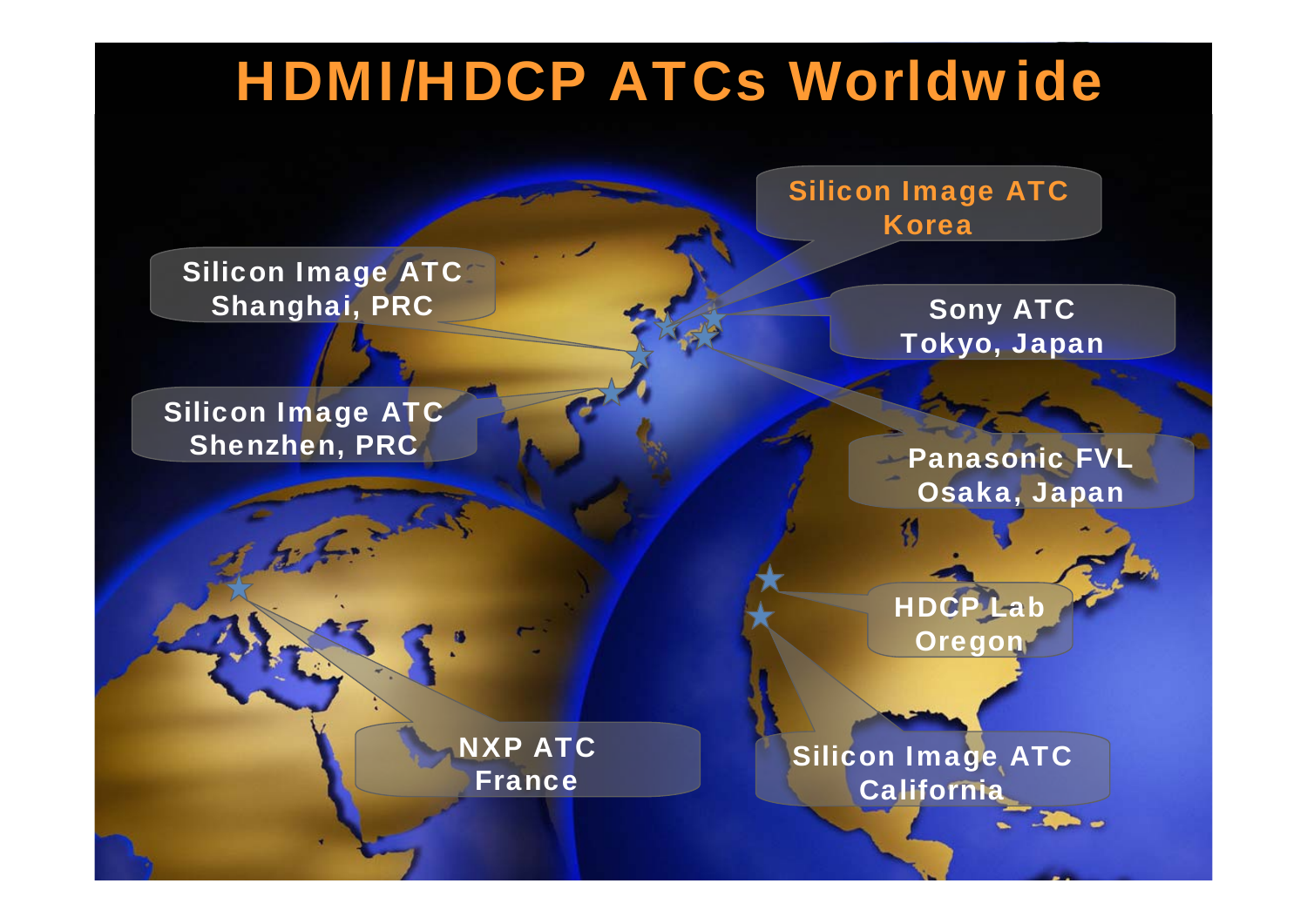**Compliance Test Specification 1.4**



- HDMI Founders are currently finalizing the CTS 1.4
- CTS 1.4 will cover testing and compliance for HDMI 1.4 features
- CTS expected to be released to Adopters in the beginning of 4<sup>th</sup> Quarter, 2009
- PLEASE NOTE: The HDMI CTS and the HDMI Specification are confidential documents and available ONLY to Adopters.

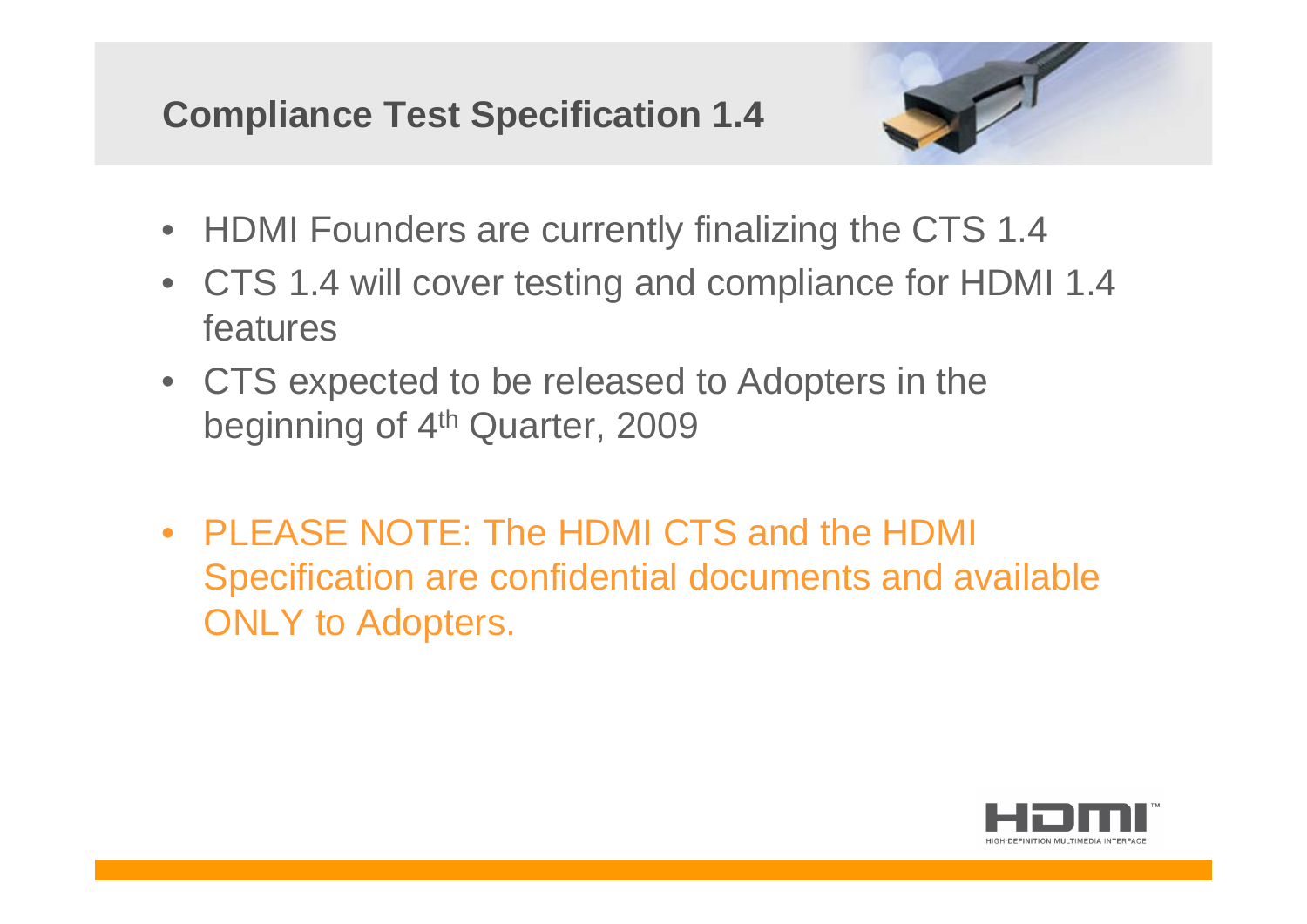#### **New Trademark and Logo Guidelines**



- HDMI Founders are currently finalizing the Logo and Trademark Guidelines
- Logo and Trademark Guidelines provide requirements for the correct and legal use of HDMI logo, HDMI name as well as HDMI feature names
- New Trademark and Logo Guidelines scheduled to be released by the end of September.

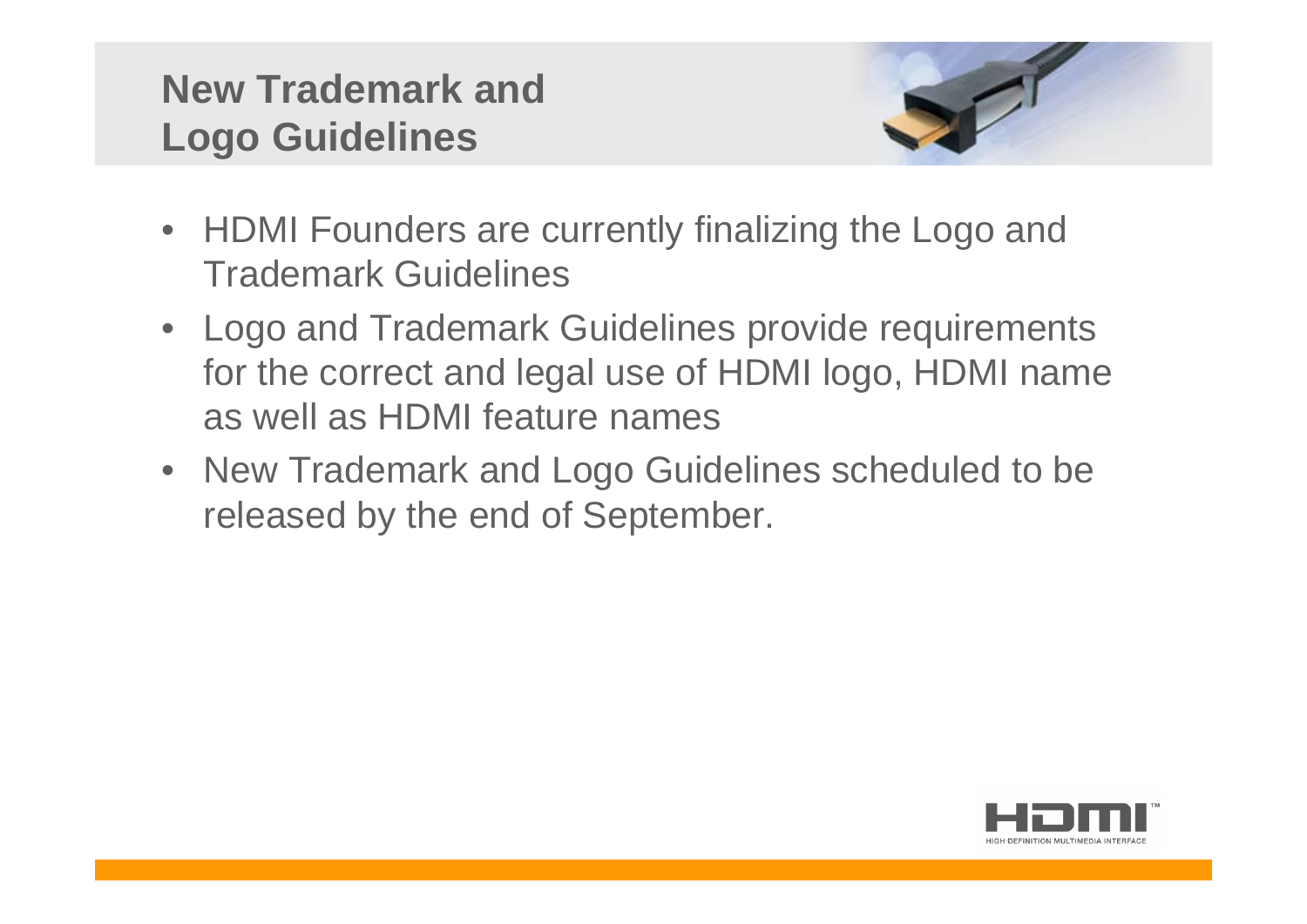



- Revised Trademark and Logo Guidelines will have some critical new rules about cables communications.
	- It is not allowable to use "1.4" when marketing cables
		- No use of 1.4 in literature, packaging or any cable marketing materials
	- Within one year, no versions can be used when marketing cables
		- Use of 1.3 or lower version numbers cannot be used after one year.
	- Cable manufacturers and marketers will need to use official HDMI cable logos to designate cable functionality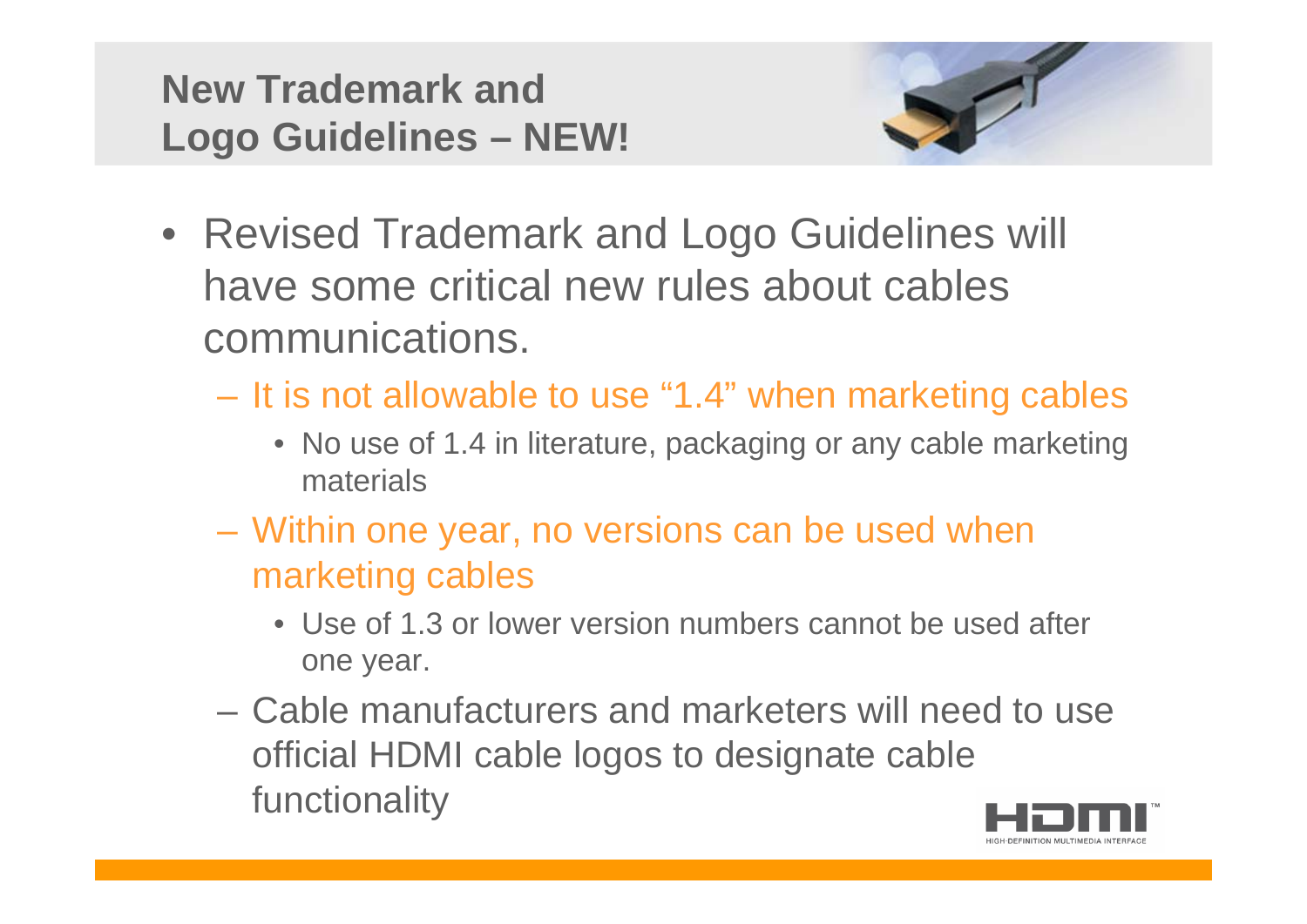#### **New Trademark and Logo Guidelines – NEW!**



- Cable manufacturers and marketers will need to print cable names on cables
	- Standard HDMI Cable
	- High Speed HDMI Cable
	- Standard HDMI Cable with Ethernet
	- High Speed HDMI Cable with Ethernet
	- Standard Automotive HDMI Cable





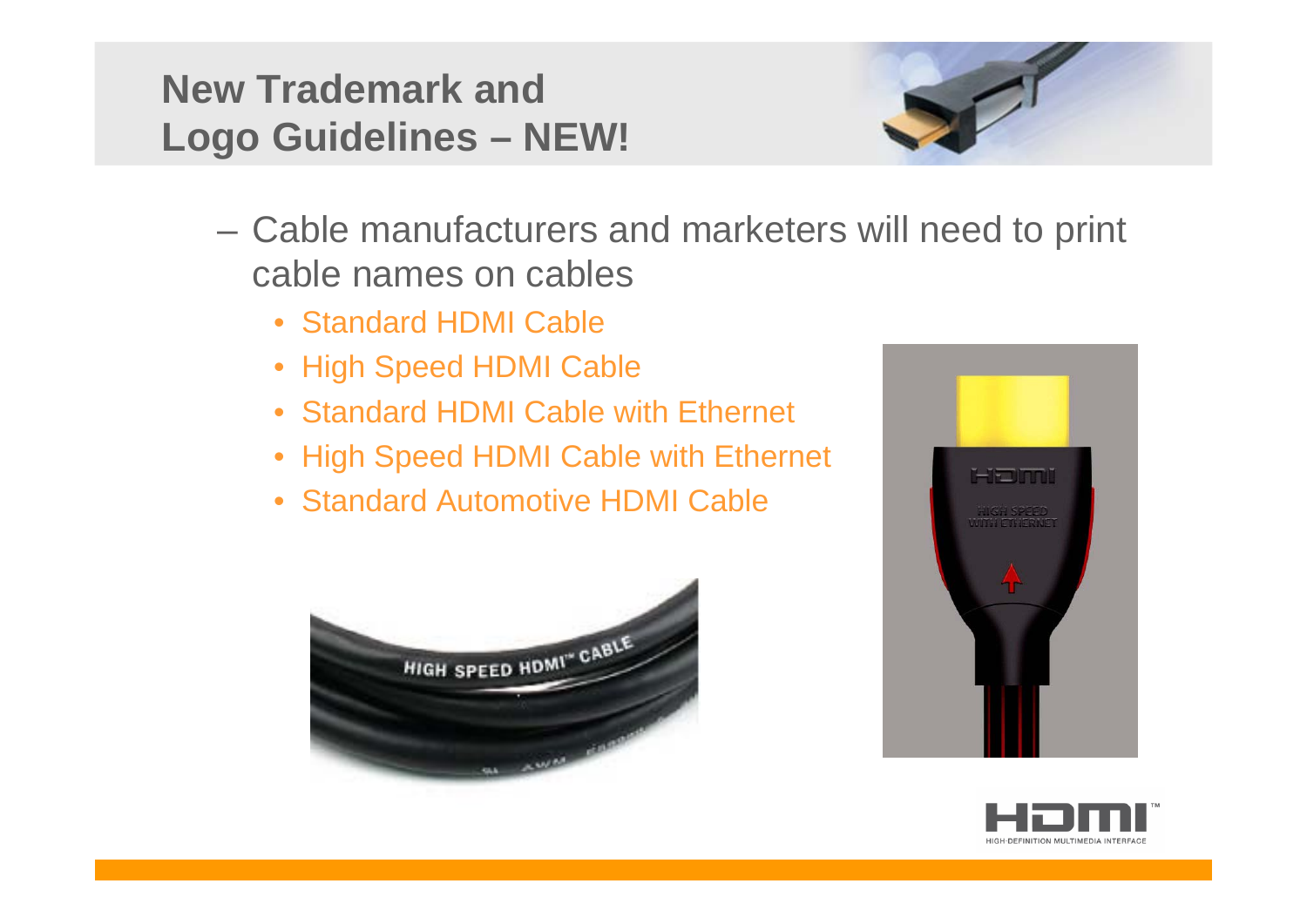#### **Cable Labeling System—Rectangular**





Minimum size guidance:  $.75''$  (w); 19mm (w)

HIGH-DEFINITION MULTIMEDIA INTERFACE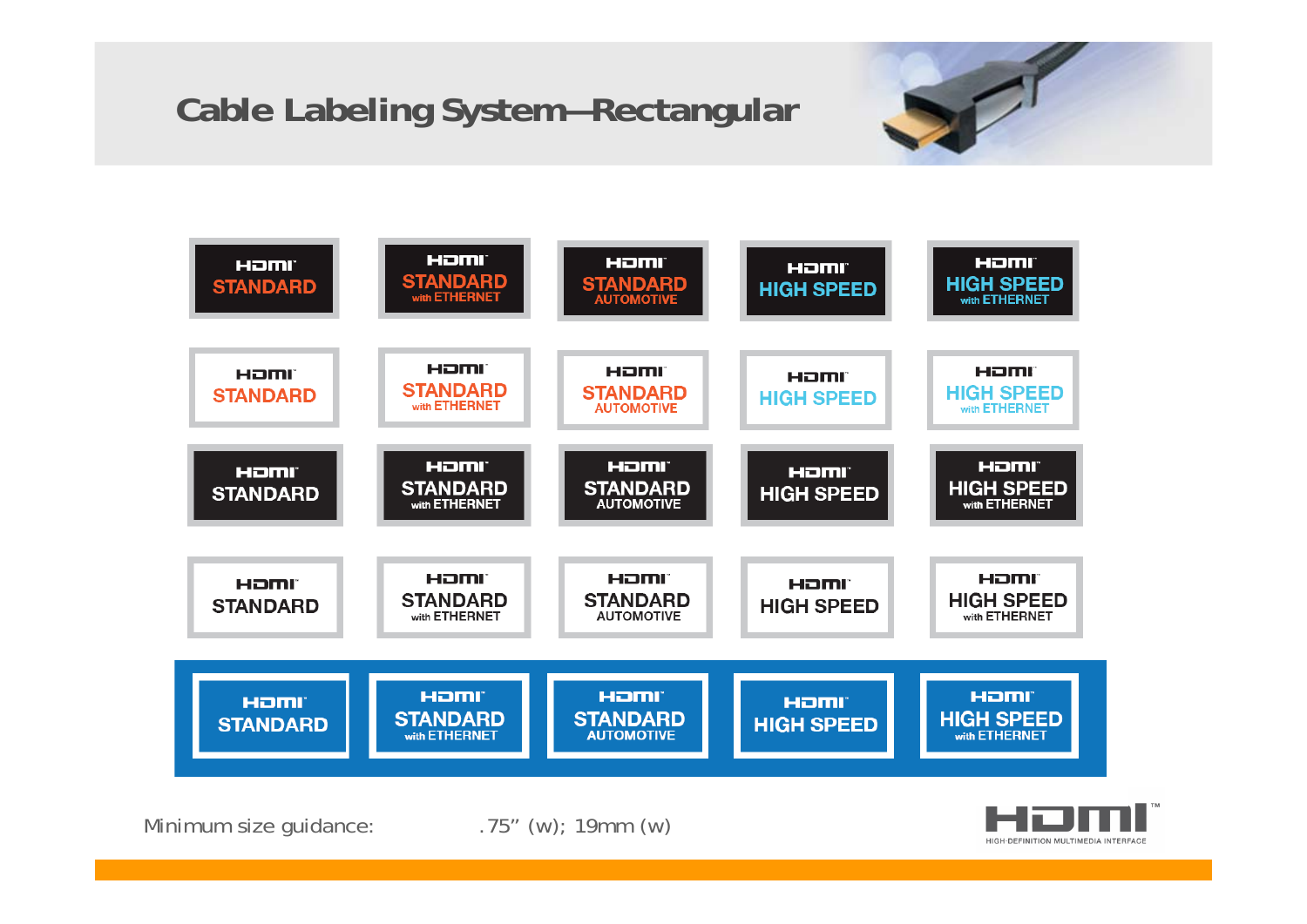#### **Cable Labeling System—Round**



HIGH-DEFINITION MULTIMEDIA INTERFACE

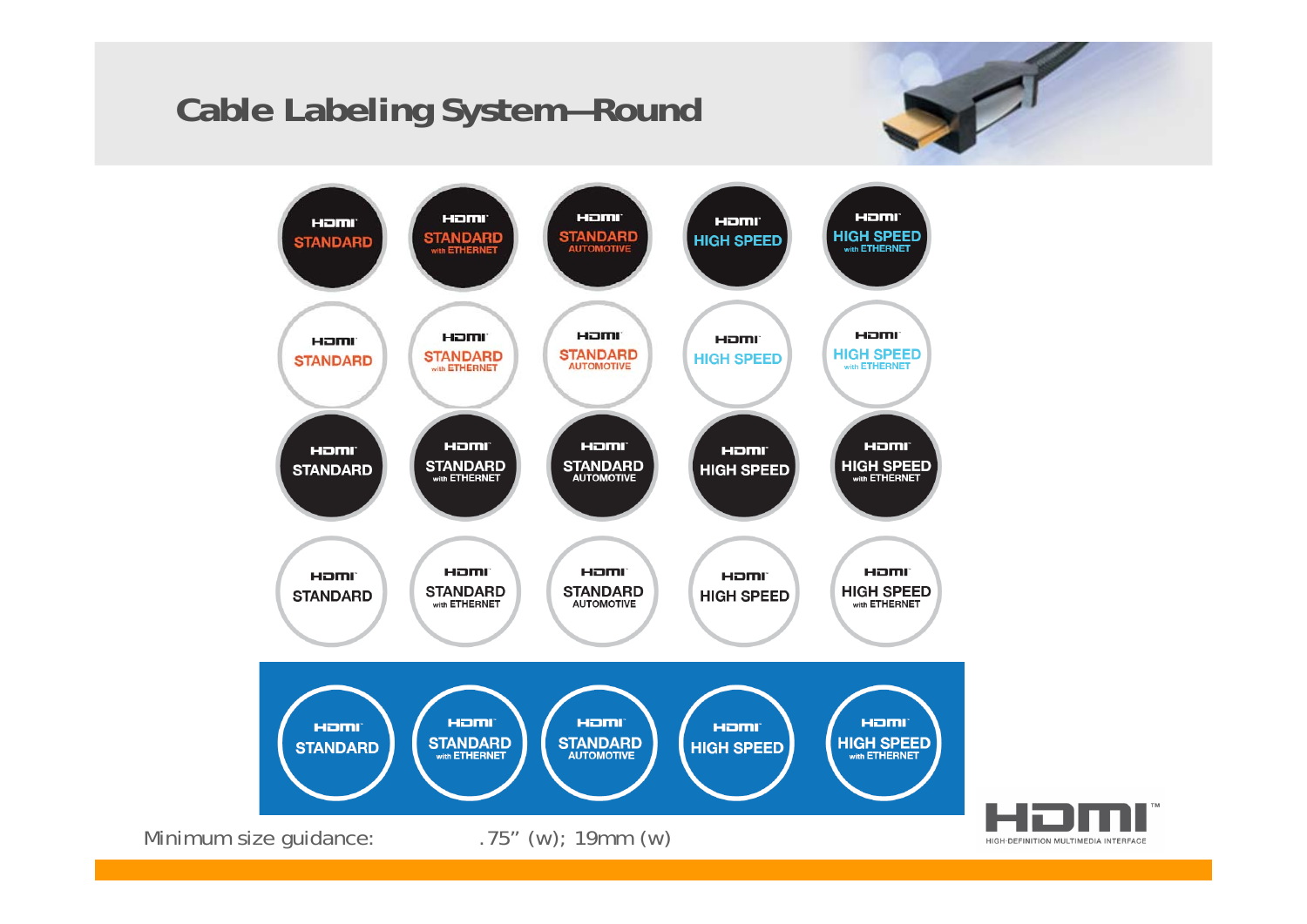# **HDMI Adopter Road Shows**



- HDMI Licensing is announcing Adopter road shows to provide continue to provide information to Adopters:
	- Shenzhen
	- Shanghai
	- Beijing
	- Taipei
	- Seoul
	- Tokyo
- Currently scheduling for October/November

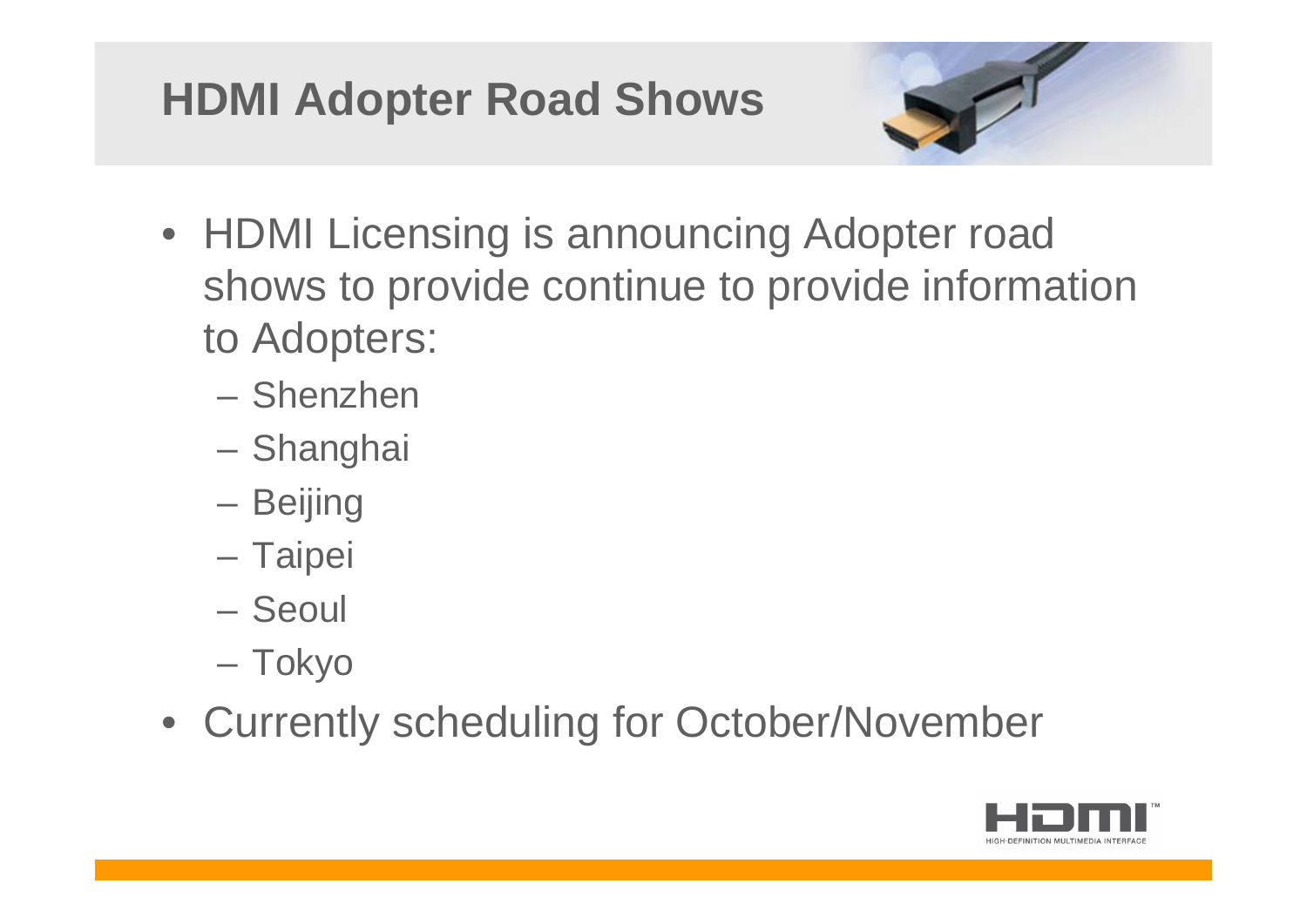#### **HDMI Specification 1.4**



- The HDMI 1.4 specification is available only to HDMI Adopters and Founders.
- HDMI Adopters can download the specification today through the HDMI Adopter Extranet at [http://www.hdmi.org](http://www.hdmi.org/)